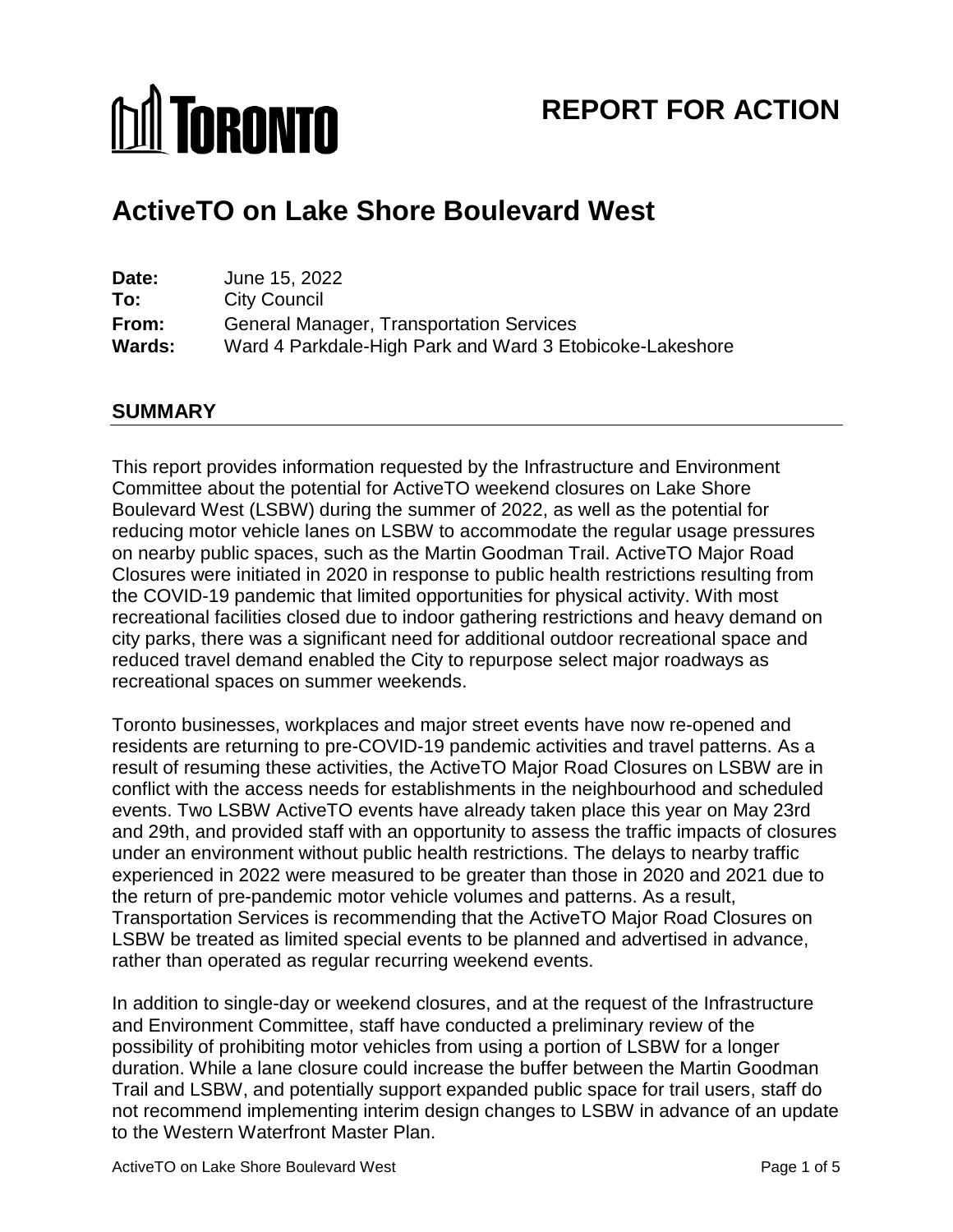# **RECOMMENDATIONS**

The General Manager, Transportation Services, recommends that:<br>1. City Council receive this report for information.

# **FINANCIAL IMPACT**

There is no financial impact resulting from the adoption of the recommendation in this report.

 The Chief Financial Officer and Treasurer has reviewed this report and agrees with the financial impact information.

# **DECISION HISTORY**

#### **Revisiting ActiveTO Interventions on Lake Shore Boulevard West**

 weekends this summer, and the potential for reducing motor vehicle lanes on Lake On May 25, 2022, the [Infrastructure and Environment Committee](http://app.toronto.ca/tmmis/viewAgendaItemHistory.do?item=2021.IE26.20) requested an update on the potential for recreational road closures on Lake Shore Boulevard West on Shore Boulevard West to accommodate recreational opportunities. <http://app.toronto.ca/tmmis/viewAgendaItemHistory.do?item=2022.IE30.19>

#### **Status Update on the Western Waterfront Master Plan**

 amendment the report which provides an update on the Western Waterfront Master Plan (2009). The report recognized the progress that has been made since the 2009 Plan and the new interests and opportunities that have emerged in the 13 years since transportation is enabled within the corridor. The report outlines a commitment from City staff to undertaking an update of the Western Waterfront Master Plan. The project will stakeholders in the decision making process. On May 25, 2022, the Infrastructure and Environment Committee adopted without the Plan was established, including a motivation to rethink where and how active be an interdivisional collaboration led by the Waterfront Secretariat and will involve

http://app.toronto.ca/tmmis/viewAgendaItemHistory.do?item=2022.IE30.15

# **COMMENTS**

### **LSBW ActiveTO Summer Road Closures from 2020 to 2021**

 Due to public health restrictions resulting from the COVID-19 pandemic, the summers of 2020 and 2021 had annual street events halted and regional travel diminished causing City to repurpose a few major roadways as recreational spaces on summer weekends as part of the ActiveTO Major Road Closures program. With most recreational facilities closed due to indoor gathering restrictions and heavy demand on city parks, there was a traffic volumes to significantly decrease across the city. These conditions enabled the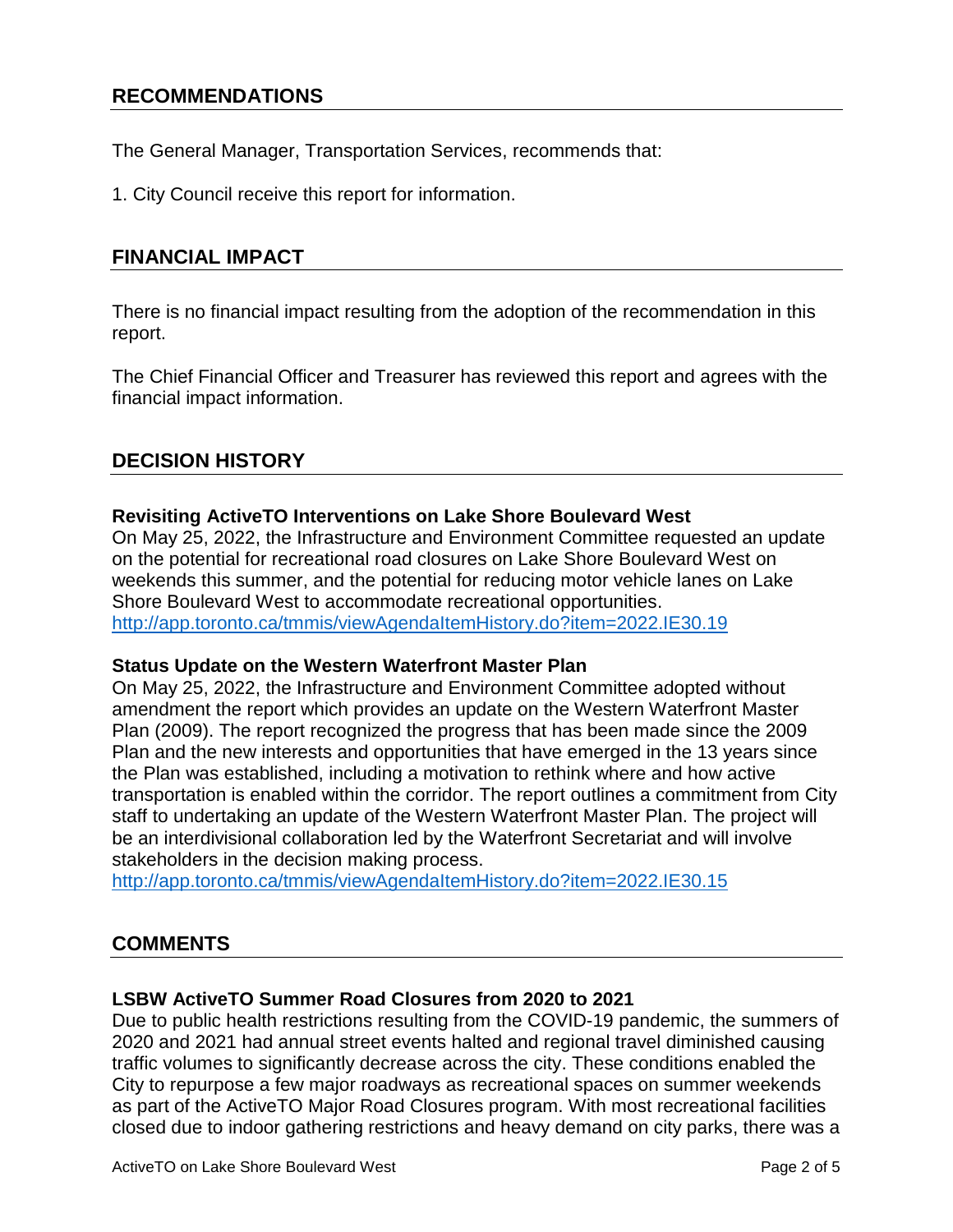significant need for additional outdoor recreational space where people could walk, cycle, run, or skate while social distancing.

 Lake Shore Boulevard West (LSBW) from Windermere Avenue to Stadium Road was the most used of the ActiveTO Major Road Closures in 2020, which saw up to 36,000 daily people cycling and thousands of daily pedestrians access the roadway, Martin Goodman Trail, and nearby boardwalk on weekends throughout the summer. Extensive monitoring was conducted again on closure weekends in 2021 which found that almost the same volume of cyclists, and only slightly fewer pedestrians, used these spaces pedestrian volumes were about the same; however, the number of people cycling was measured to be between two to five times higher on weekends with ActiveTO over a number of 15-hour periods. On weekends without ActiveTO programming, programming.

 In addition to pedestrian and cyclist usage counts, ActiveTO monitoring included an Road and long closures of 5.8km from Windermere Avenue to Stadium Road. In 2021, short-closure, and full-closure days. Between 12pm and 7pm on no-closure dates from May 15 to September 26, the average eastbound travel time on the Gardiner time increased to 20.1 minutes, and the average travel time was 33.6 minutes on full- closure dates. assessment of impacts on motor vehicle traffic. ActiveTO included short and long closures of LSBW, with short closures of 2.5km from British Columbia Drive to Stadium Gardiner Expressway travel times were tracked and compared between no-closure, Expressway from Highway 427 to York St was 14.5 minutes. On short-closure days, this

 While the travel time impacts were significant, they were outweighed by the need unable to leave the city for nearby recreational areas. In 2020 and 2021, the ActiveTO program provided this much needed and affordable opportunity for socially distanced outdoor exercise, while creating a joyful and motivational experience at a time when it generated from pandemic-related restrictions, particularly for those residents who were was most deeply needed.

### **LSBW ActiveTO Road Closures in 2022 to-date**

 In 2022, LSBW ActiveTO Major Road Closures took place on Monday, May 23 (Victoria Health on May 23, and coordinating with the Heart and Stroke Foundation's Ride for Day), and Sunday, May 29. Each closure lasted 12 hours and also supported additional attractions, including an on-site vaccination clinic held in partnership with Toronto Public Heart event on May 29.

 Data was collected on the number of pedestrians and people cycling during the Victoria Day closure. From 7am to 10pm, 17,000 cyclists and 4,000 pedestrians were observed using the roadway, Martin Goodman Trail, and nearby boardwalk. These volumes more pedestrians than what was observed on the average of the two previous days of the long weekend. indicate that the closure attracted more than four times the number of cyclists and 25%

#### **The Resumption of Street Events and Festivals in 2022**

 In the summer of 2022, Lake Shore Boulevard West will resume its place as a host venue and key access route for large-scale events. The total number of permitted street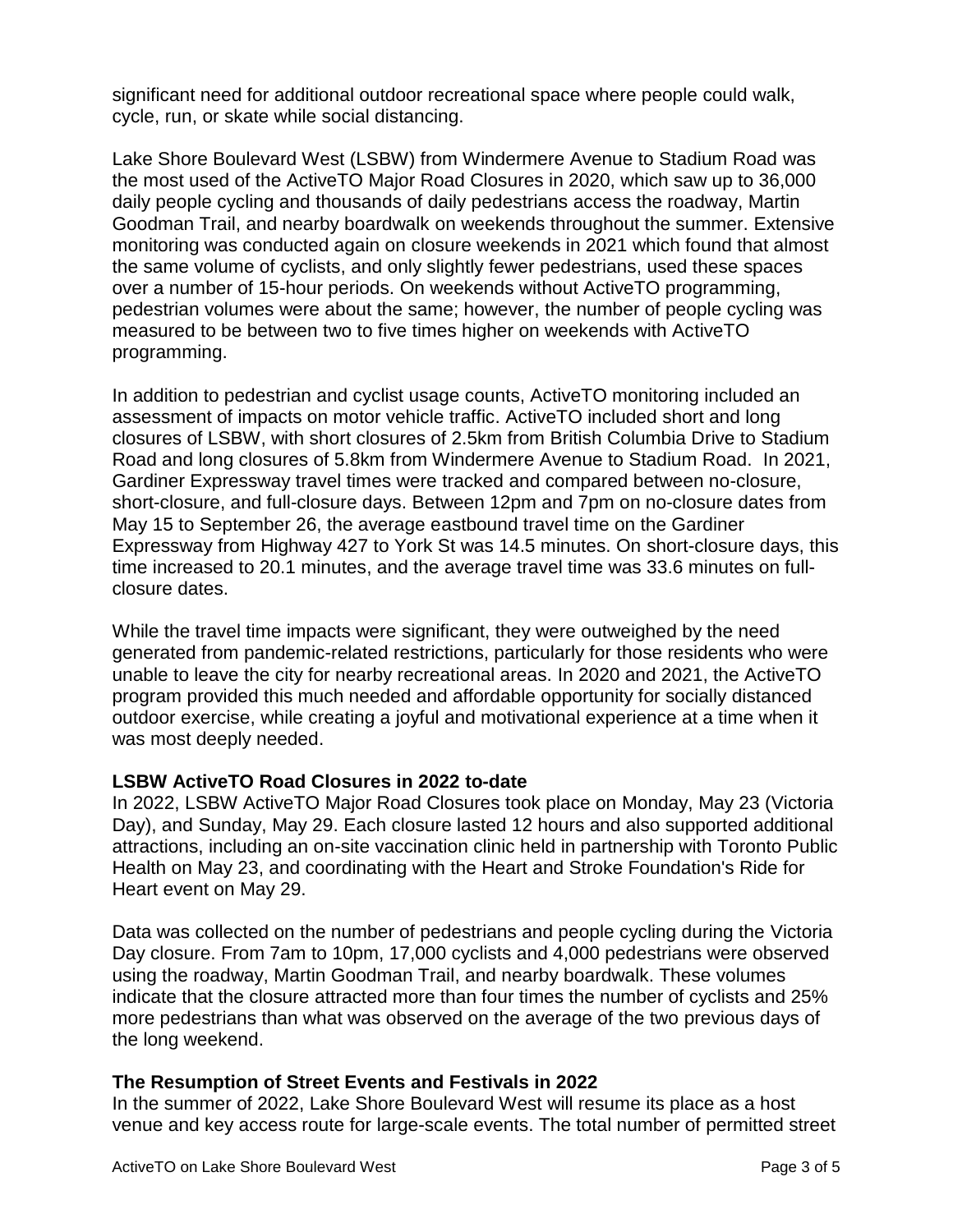events in this area in 2020 was zero, with only one event in 2021, and ten events so far for 2022. In addition, there are 250 major events planned in the vicinity until the end of the year, many of which will take place on summer weekends. These events include the Toronto Waterfront Marathon, the Honda Indy, the Toronto Caribbean Carnival, and the following: concerts and events at Ontario Place venues, major sporting events, the Canadian National Exhibition (CNE).

 Further to the traffic impacts of re-opening from pandemic restrictions, the return of street events and activities, including an unprecedented level of construction, also limits the availability of resources for ActiveTO closure support such as paid duty officers, Transportation Standards Officers, traffic agents and other staff resources necessary for operating a major road closure.

### **LSBW Business and Public Space Access Impacts**

 A number of businesses and stakeholders in the area have raised concerns about the impact on patrons and residents in accessing local properties and public spaces as a result of the May 23rd and 29th ActiveTO closures on LSBW. These locations include the Sunnyside Paddling Club, Sir Casimir Gzowski Park, Sunnyside Park, and Budapest Park - all of which had access to motor vehicle parking blocked during the closures. Royale, and The Royal Canadian Legion have either limited or no motor vehicle access Other establishments along the waterfront such as Ontario Place, Exhibition Place, Hotel X, Sunnyside Paddling Club, Argonaut Rowing Club, The Boulevard Club, Palais during ActiveTO events.

 traveller volumes are seen to be returning to the pre-pandemic levels across the city and are creating greater pressures on the available roadway network. After the May 29th LSBW closure, and for the first time since the program began in 2020, staff received hundreds of complaints requesting that the closures end and that the road be re-opened to motor vehicles citing frustration with traffic delays and lack of access to the As businesses, workplaces, and events continue to re-open, travel patterns and aforementioned locations.

### **Proposed Approach for LSBW ActiveTO Closures 2022 and Beyond**

 the resumption of the ten planned street events in the area, many of which would come into direct conflict with the LSBW ActiveTO closures, Transportation Services staff are recommending against regular recurring weekend closures in favour of an approach that allows for a limited number of ActiveTO closures on LSBW. These would be Given the concerns around access conflicts for businesses and attractions, as well as implemented as special events that are planned and well-advertised in advance.

 In identifying dates for any future ActiveTO closures on LSBW, staff will take into consideration the number and location of planned street events on that weekend, construction impacts on parallel corridors, access to adjacent venues and impacts to done this year with the Heart and Stroke Foundation. Additionally, Transportation Services is continuing ActiveTO programming on Bayview Avenue and The Meadoway throughout the summer of 2022. traffic. Staff will also consider coordinating with other event organizers, such as was throughout the summer of 2022.<br>ActiveTO on Lake Shore Boulevard West Page 4 of 5